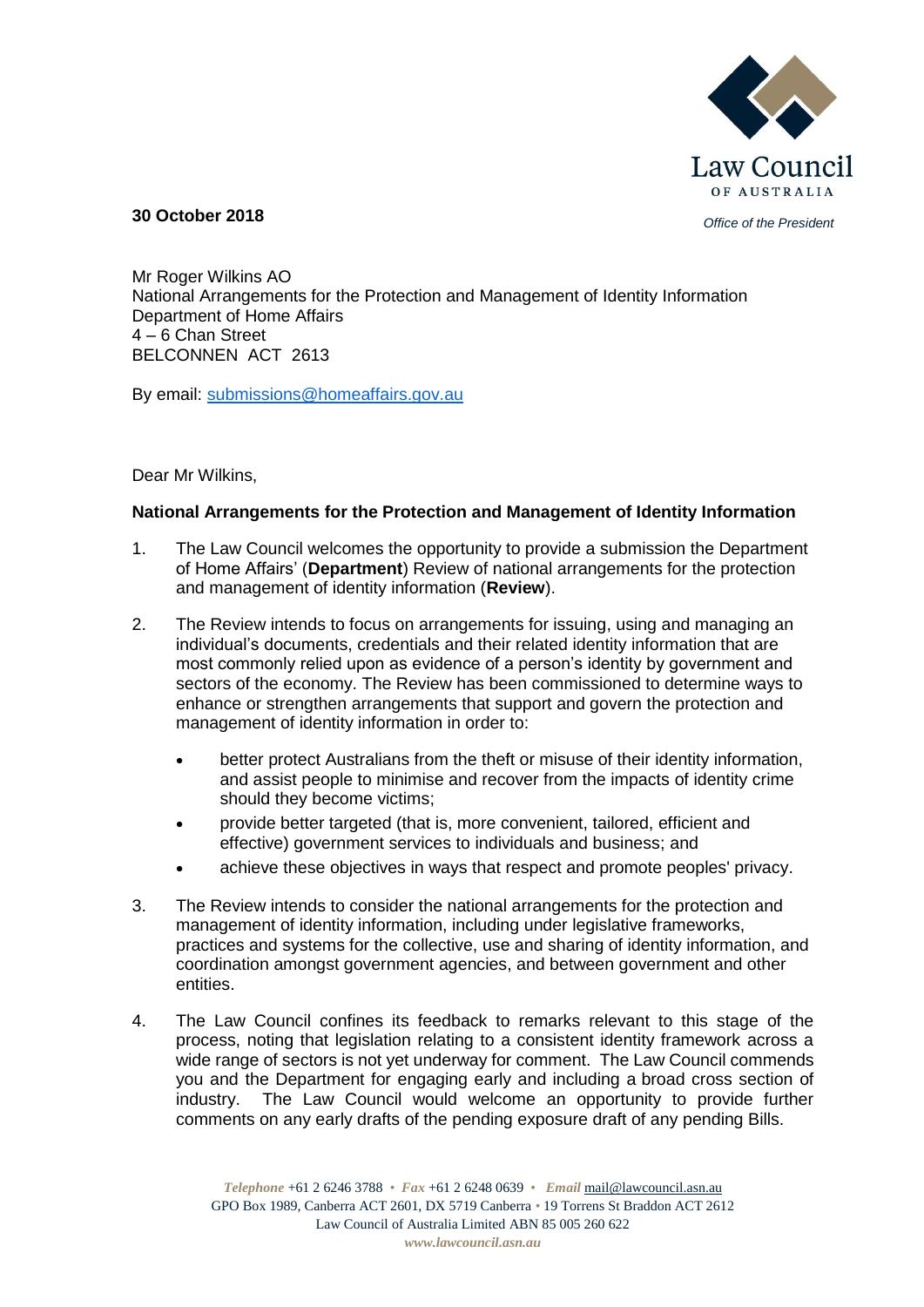5. The Law Council provides the below comments regarding the issues as they present themselves in the course of the process to date, building on the discussions in the course of the sessions in Sydney on Tuesday 16 October 2018 and in Melbourne Monday, 22 October 2018 which were attended by representatives of the Law Council.

## *Consent for the use of Government-collected data*

- 6. The Law Council considers it would be important for the Review to articulate the problem that is sought to be addressed by reference to the current data driven environment, in both the public and private sectors. It appears that the challenges in banking are vastly different to those in less regulated industries (such as consumer goods) and at least in part lends itself to some form of consent driven models. By contrast, most of the Government information gathering and data use requirements are driven by compulsory means. To the extent that data collected by Government agencies is to be used in the private sector context (such as the facial recognition data already collected) careful attention will need to be paid to the extended use of that data and putting in place appropriate privacy and security arrangements. The Law Council draws your and the Department's attention to the following Law Council submissions, which may be assistance in the context of the Review:
	- Submission to the Senate Legal and Constitutional Affairs Committee regarding Migration Amendment (Strengthening Biometrics Integrity) Bill 2015 (10 April  $2018$ );<sup>1</sup>
	- Submission to the Parliamentary Joint Committee on Security and Intelligence regarding the review of the Identity-matching Services Bill 2018 and the Australian Passports Amendment (Identity-matching Services) Bill 2018 (21 March 2018);<sup>2</sup>
	- Submission to the Parliamentary Joint Committee on Law Enforcement on the Inquiry on the impact of new and emerging information and communications technology on Australian law enforcement agencies (6 February 2018);<sup>3</sup>

# *Definition of 'identity' information*

1

7. The Law Council considers it would be important to define what is meant as 'identity' information. There is currently a live debate as to what data is required for what purpose and what can be multiple purposes. For example, the information required to transact and access an *entitlement* (commercial or otherwise) merely requires that the person or party seeking to interact is entitled to do so. This is different to collecting information that is more extensive and captures more detail, some of which highly sensitive. Reference was made in the consultation sessions as to the concept of a

<sup>1</sup> Law Council of Australia, Submission No 10 to Senate Legal and Constitutional Affairs Committee, *Migration Amendment (Strengthening Biometrics Integrity) Bill 2015,* 10 April 2015.

<sup>2</sup> Law Council of Australia, Submission No 8 to the Parliamentary Joint Committee on Intelligence and Security, *Identity-matching Services Bill 2018 and the Australian Passports Amendment (Identity-matching Services) Bill 2018,* 21 March 2018.

<sup>&</sup>lt;sup>3</sup> Law Council of Australia, Submission No 21 to the Parliamentary Joint Committee on Law Enforcement, *Impact of new and emerging information and communications technology on Australian law enforcement agencies,* 6 February 2018.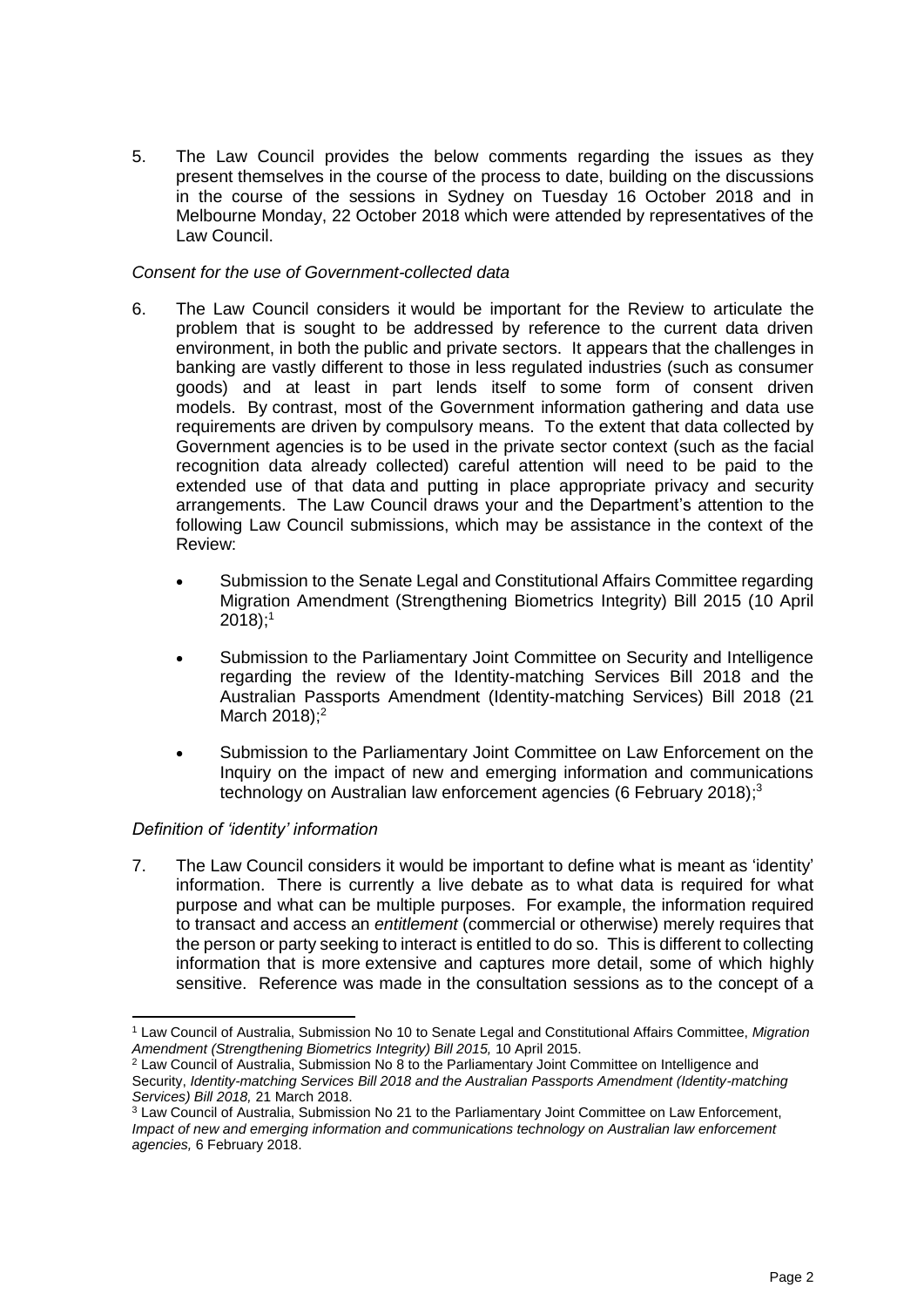'skinny identity' based on forms of biometrics currently available to Government. This requires more detail and further consultation. Related to that is the concept of collecting data for multiple purposes, some purely commercial and some compliance related. The Law Council queries what identity information is in a hybrid context. For example, the name and identity documents for a Know Your Customer (**KYC**) check attaching to provision of services that, in the absence of regulation and law enforcement objectives, can be delivered based on a pseudonym or some form of proof of entitlement not related to identity. The detailed additional information is required for compliance obligations imposed by law, not by the nature of the particular commercial transaction itself.

### *Biometric data and privacy considerations*

- 8. It is important to address the inherent complexity of using biometric data as proof of identity. As noted in the roundtable sessions, any data base relying on biometric data will need stringent privacy and security controls. Specifically, in relation to privacy, it will need protection for future uses currently unspecified but will become apparent as data is collected and used. New data will find new uses. The Law Council queries what protections are to be offered against such function creep, and whether these be different in the private and public sectors.
- 9. Use of biometric data will need to specifically address that such data cannot be changed post compromise given its direct link to the biological features of any given individual. Further, collection and use of such data involves a degree of physical intervention (e.g. collection of various samples). It is not clear as to how this is proposed to be addressed in addition to information privacy. The Law Council has on a number of occasions recommended the introduction of a new role as part of the data protection regime – a Biometric Information Commissioner, similar to the Commissioner for the Retention and Use of Biometric Material in the United Kingdom. <sup>4</sup> Further consideration should be given to these considerations.

#### *Changes in technology*

-

10. Technology, particularly information technology, is moving very quickly and many sectors, such as Fintech have been early adopters of these technologies. The Law Council questions how this will be addressed in the framework under consideration, to ensure that any given solution can be scaled and not be outdated or superseded shortly after implementation.

#### *Recent changes to the data regime*

11. Industries such as financial services and telecommunications will need to be considered in the context of pending changes in the data regime to be brought about by the introduction of open banking in 2019 in the banking community and its subsequent expansion to other industries as planned. This is relevant as businesses within the scope of the new consumer data right are likely to exchange large volumes of information and do so based on notions of consent assuming that the person authorising the transfer is duly authorised or entitled to make such a request or issue the instruction.

<sup>4</sup> Law Council of Australia, Submission No 8 to the Parliamentary Joint Committee on Intelligence and Security, *Identity-matching Services Bill 2018 and the Australian Passports Amendment (Identity-matching Services) Bill 2018,* 21 March 2018, 8.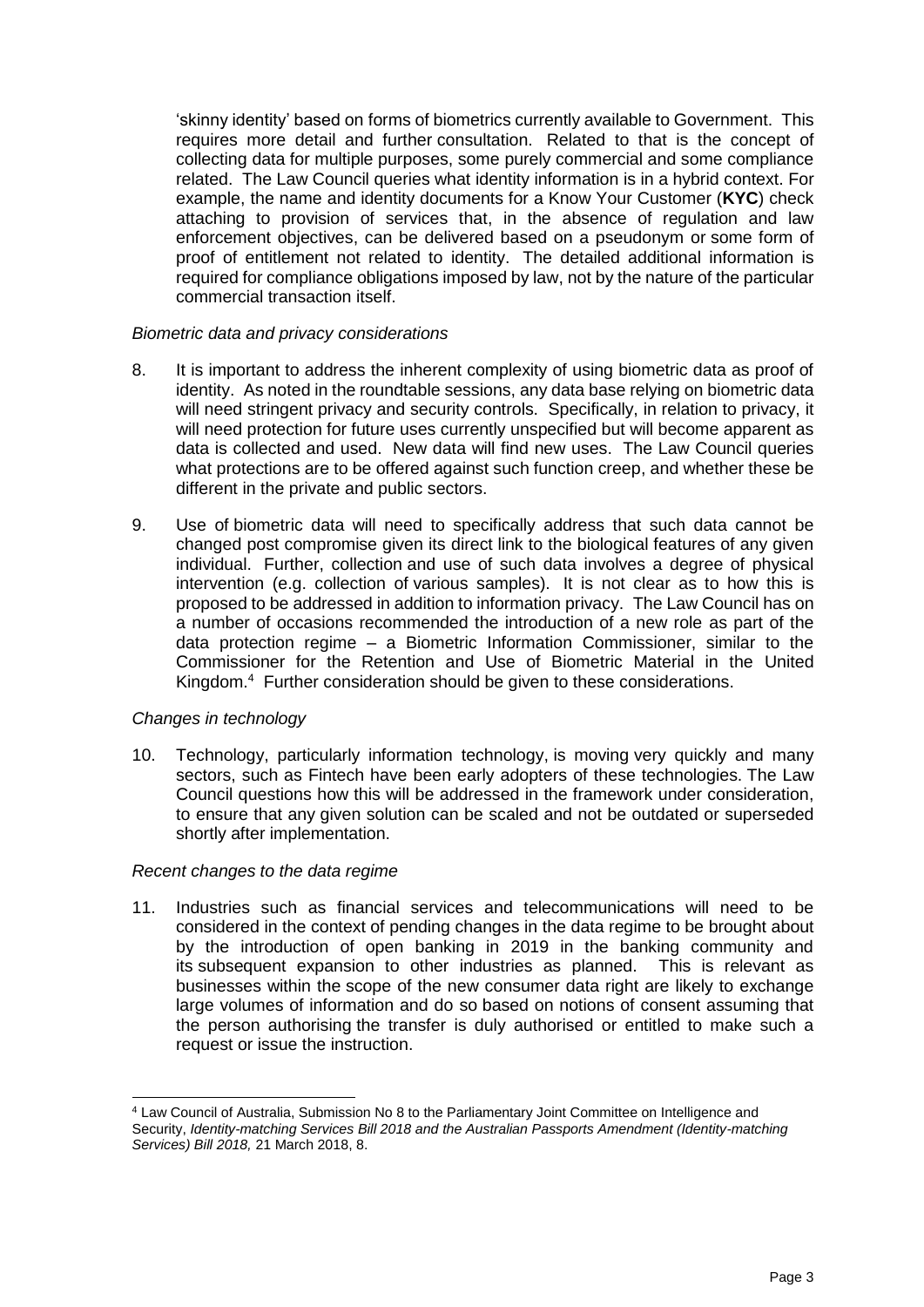### *Law Institute of Victoria recommendations*

- 12. The Law Institute of Victoria makes the following additional recommendations in relation to the Review:
	- the National Identity Security Strategy (**NISS**) should be significantly updated regarding the relevance of technology, use case, and human behaviour;
	- updates to the NISS should be informed by studies of other countries that have existing or recently implemented digital identity services;
	- when updating the NISS relevant standards should be considered as guides, including the most up to date versions of: Australian Government Information Security Manual (managed by the Australian Signals Directorate), the National Institute of Standards and Technology, and ISO27001;
	- rigorous Privacy Impact Assessments be conducted when increasing the modalities of biometrics, as occurred in relation to the Document Verification Service;
	- rigorous oversight provisions be enacted to control how the Facial Verification Service is accessed and used across government agencies;
	- the Department conduct extensive public consultations as part of any consideration to allow access of biometric data by private entities;
	- the Department improve transparency around the potential for data capture to be extended beyond passport, visa, citizenship, and driver licence images;

the Department consider the need to regulate the private sector in relation to the provision of identity related services to ensure minimum standards;

- as a basic principle, private sector providers of identity related services should only retain the metadata associated with the verification of documents and not retain the actual source documents;
- the Department should consider how the private sector is to manage and have access to information held by the National Identity Security Coordination group, for example, the banking sector and real estate agencies that require verification of identity (**VOIs**) for simple things like lease agreements;
- requirement of verification of identity due to PEXA (an electronic conveyancing service) should be done by licensed conveyancers and law firms should be tied in to this framework and have a coherent framework across the board;
- Private/public cooperation be required in relation to the VOI framework and procedures (used, for example, in electronic conveyancing), in order to protect personal information stored and prevent cybercrime;
- the Department consider the applicability of Guidelines and Standards to VOI;
- the Department consider the use of other standards for the VOI framework, such as ISO/IEC 27001:2013, which specifies the requirements for establishing, implementing, maintaining and continually improving an information security